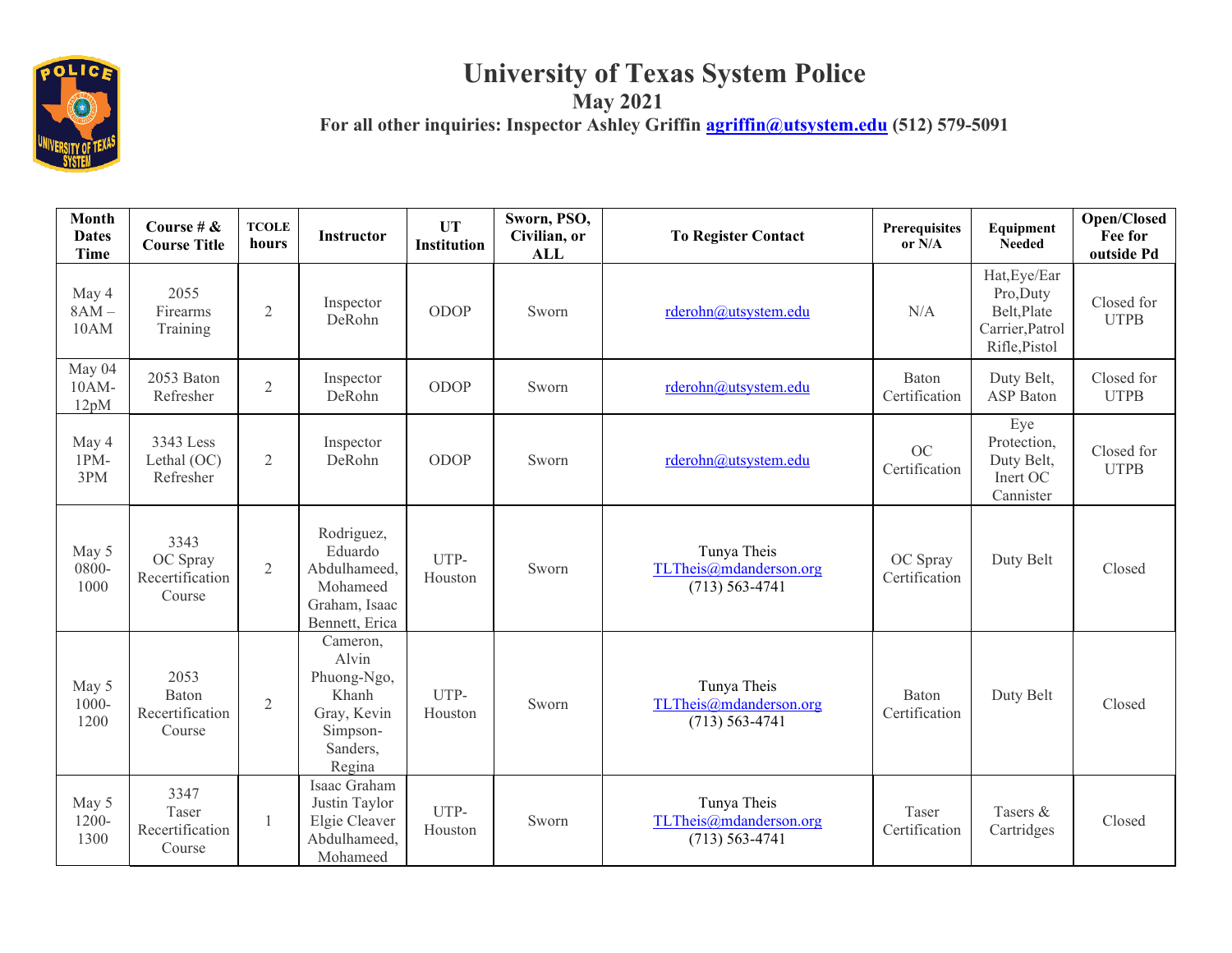| Month<br><b>Dates</b><br><b>Time</b> | Course # $\&$<br><b>Course Title</b>                         | <b>TCOLE</b><br>hours | <b>Instructor</b>                                                                          | <b>UT</b><br>Institution | Sworn, PSO,<br>Civilian, or<br><b>ALL</b>               | <b>To Register Contact</b>                                  | <b>Prerequisites</b><br>or N/A | Equipment<br><b>Needed</b>        | Open/Closed<br>Fee for<br>outside Pd |
|--------------------------------------|--------------------------------------------------------------|-----------------------|--------------------------------------------------------------------------------------------|--------------------------|---------------------------------------------------------|-------------------------------------------------------------|--------------------------------|-----------------------------------|--------------------------------------|
| May 11<br>0800-<br>1000              | 3343<br>OC Spray<br>Recertification<br>Course                | $\overline{2}$        | Rodriguez,<br>Eduardo<br>Abdulhameed,<br>Mohameed<br>Graham, Isaac<br>Bennett, Erica       | UTP-<br>Houston          | Sworn                                                   | Tunya Theis<br>TLTheis@mdanderson.org<br>$(713) 563 - 4741$ | OC Spray<br>Certification      | Duty Belt                         | Closed                               |
| May 11<br>$1000 -$<br>1200           | 2053<br>Baton<br>Recertification<br>Course                   | $\mathfrak{2}$        | Cameron,<br>Alvin<br>Phuong-Ngo,<br>Khanh<br>Gray, Kevin<br>Simpson-<br>Sanders,<br>Regina | UTP-<br>Houston          | Sworn                                                   | Tunya Theis<br>TLTheis@mdanderson.org<br>$(713) 563 - 4741$ | Baton<br>Certification         | Duty Belt                         | Closed                               |
| May 11<br>1200-<br>1300              | 3347<br>Taser<br>Recertification<br>Course                   | $\mathbf{1}$          | Isaac Graham<br>Justin Taylor<br>Elgie Cleaver<br>Abdulhameed,<br>Mohameed                 | UTP-<br>Houston          | Sworn                                                   | Tunya Theis<br>TLTheis@mdanderson.org<br>$(713) 563 - 4741$ | Taser<br>Certification         | Tasers &<br>Cartridges            | Closed                               |
| May 11<br>0600-<br>0800              | 3027<br>De-escalation                                        | $\sqrt{2}$            | T. Armstrong<br>C.Dorsey                                                                   | <b>UTMB</b><br>Galveston | Tele-<br>communicator<br>Public Safety<br>Officer       | Officer Olga Joseph<br>olmolis@utmb.edu                     | N/A                            | Pen and<br>paper to take<br>notes | Closed                               |
| May 11<br>1000-<br>1130              | 3844<br>Behavioral<br>Health Crisis<br>Response<br>Refresher | $\mathfrak{2}$        | S.Carr<br>Lt. Pean<br>Sgt. Fultz                                                           | <b>UTMB</b><br>Galveston | Tele-<br>communicator<br>Public Safety<br>Officer       | Officer Olga Joseph<br>olmolis@utmb.edu                     | N/A                            | Pen and<br>paper to take<br>notes | Closed                               |
| May 11<br>1200-<br>1300              | 3340<br>Crowd<br>Control                                     | 1                     | Lt Cooper<br>Cpl Joseph<br>Ofc Dorsey                                                      | <b>UTMB</b><br>Galveston | Tele-<br>communicator<br>Public Safety<br>Officer       | Officer Olga Joseph<br>olmolis@utmb.edu                     | N/A                            | Pen and<br>paper to take<br>notes | Closed                               |
| May 11<br>1300-<br>1400              | 3930<br>Ethics                                               | 1                     | Lt Cooper<br>Cpl Joseph<br>Ofc Dorsey                                                      | <b>UTMB</b><br>Galveston | Tele-<br>communicator<br>Public Safety<br>Officer (PSO) | Officer Olga Joseph<br>olmolis@utmb.edu                     | N/A                            | Pen and<br>paper to take<br>notes | Closed                               |
| May 11<br>1400-<br>1500              | 3799<br>All Hazards<br>plan                                  | $\mathbf{1}$          | Lt Cooper<br>Lt. Pean                                                                      | <b>UTMB</b><br>Galveston | Tele-<br>communicator<br>Public Safety<br>Officer       | Officer Olga Joseph<br>olmolis@utmb.edu                     | $\rm N/A$                      | Pen and<br>paper to take<br>notes | Closed                               |
| May11<br>1600-<br>1800               | 3308<br>Officer Safety                                       | -1                    | S.Carr<br>Lt. Pean<br>Sgt. Fultz                                                           | <b>UTMB</b><br>Galveston | Sworn                                                   | Officer Olga Joseph<br>olmolis@utmb.edu                     | N/A                            | Duty Rig<br>No live<br>weapons    | Open                                 |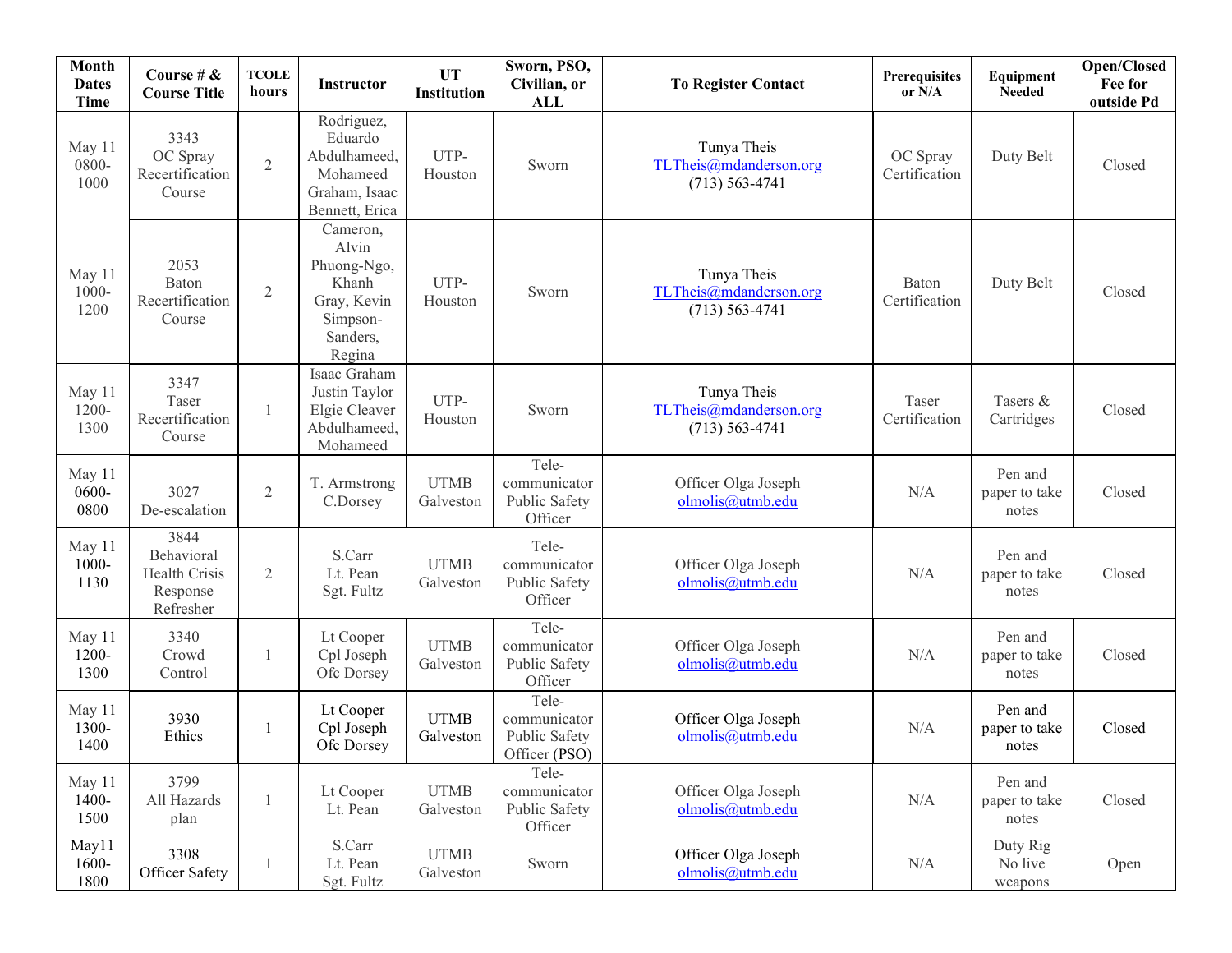| <b>Month</b><br><b>Dates</b><br>Time | Course # $\&$<br><b>Course Title</b>               | <b>TCOLE</b><br>hours | Instructor                                                                                 | <b>UT</b><br><b>Institution</b> | Sworn, PSO,<br>Civilian, or<br>ALL | <b>To Register Contact</b>                                  | Prerequisites<br>or N/A          | Equipment<br><b>Needed</b>     | Open/Closed<br>Fee for<br>outside Pd |
|--------------------------------------|----------------------------------------------------|-----------------------|--------------------------------------------------------------------------------------------|---------------------------------|------------------------------------|-------------------------------------------------------------|----------------------------------|--------------------------------|--------------------------------------|
| May 18<br>0800-<br>1200              | 3347<br>Less Lethal<br><b>ECD Update</b>           | $\overline{4}$        | Saenz                                                                                      | UT Health<br><b>SA</b>          | Sworn                              | Ryan O'Connor<br>oconnorr@uthscsa.edu<br>210-567-8919       | NA.                              | Duty Belt<br>2 Cartridges      | Open                                 |
| May 18<br>1200-<br>1400              | 3343<br>Less Lethal<br>Chemical<br>Weapons<br>(OC) | $\mathbf{2}$          | Saenz                                                                                      | UT Health<br><b>SA</b>          | Sworn                              | Ryan O'Connor<br>oconnorr@uthscsa.edu<br>210-567-8919       | <b>NA</b>                        | Note Taking<br>Materials       | Open                                 |
| May 18<br>$1400 -$<br>1800           | 3806<br>Hazardous<br>Materials                     | $\overline{4}$        | Saenz                                                                                      | UT Health<br><b>SA</b>          | Sworn                              | Ryan O'Connor<br>oconnorr@uthscsa.edu<br>210-567-8919       | NA                               | Note Taking<br>Materials       | Open                                 |
| May 19<br>0800-<br>1700              | 2040<br>Defensive<br>Tactics                       | $8\,$                 | Funke                                                                                      | UT Health<br><b>SA</b>          | Sworn                              | Ryan O'Connor<br>oconnorr@uthscsa.edu<br>210-567-8919       | NA                               | Note Taking<br>Materials       | Open                                 |
| May 19<br>0800-<br>1000              | 3343<br>OC Spray<br>Recertification<br>Course      | $\overline{2}$        | Rodriguez,<br>Eduardo<br>Abdulhameed,<br>Mohameed<br>Graham, Isaac<br>Bennett, Erica       | UTP-<br>Houston                 | Sworn                              | Tunya Theis<br>TLTheis@mdanderson.org<br>$(713) 563 - 4741$ | OC Spray<br>Certification        | Duty Belt                      | Closed                               |
| May 19<br>$1000 -$<br>1200           | 2053<br>Baton<br>Recertification<br>Course         | $\overline{2}$        | Cameron,<br>Alvin<br>Phuong-Ngo,<br>Khanh<br>Gray, Kevin<br>Simpson-<br>Sanders,<br>Regina | UTP-<br>Houston                 | Sworn                              | Tunya Theis<br>TLTheis@mdanderson.org<br>$(713) 563 - 4741$ | Baton<br>Certification           | Duty Belt                      | Closed                               |
| May 19<br>1200-<br>1300              | 3347<br>Taser<br>Recertification<br>Course         | $\mathbf{1}$          | Isaac Graham<br>Justin Taylor<br>Elgie Cleaver<br>Abdulhameed,<br>Mohameed                 | UTP-<br>Houston                 | Sworn                              | Tunya Theis<br>TLTheis@mdanderson.org<br>$(713) 563 - 4741$ | Taser<br>Certification           | Tasers &<br>Cartridges         | Closed                               |
| May 20<br>0800-<br>1700              | 1849<br>Verbal De-<br>Escalation                   | 8                     | Martin                                                                                     | UT Health<br><b>SA</b>          | Sworn                              | Ryan O'Connor<br>oconnorr@uthscsa.edu<br>210-567-8919       | NA                               | Note Taking<br>Materials       | Open                                 |
| May 21<br>0800-<br>1700              | 2178<br><b>SFST</b><br>Refresher                   | 8                     | <b>Burts</b>                                                                               | UT Health<br><b>SA</b>          | Sworn                              | Ryan O'Connor<br>oconnorr@uthscsa.edu<br>210-567-8919       | NA                               | Note Taking<br>Materials       | Open                                 |
| May 21<br>0600-<br>0800              | 3027<br>De-escalation                              | $\mathbf{2}$          | Cpl.<br>Armstrong                                                                          | <b>UTMB</b><br>Galveston        | Sworn                              | Officer Olga Joseph<br>olmolis@utmb.edu                     | Commission<br>Police<br>Officers | Duty Rig<br>No live<br>weapons | Open                                 |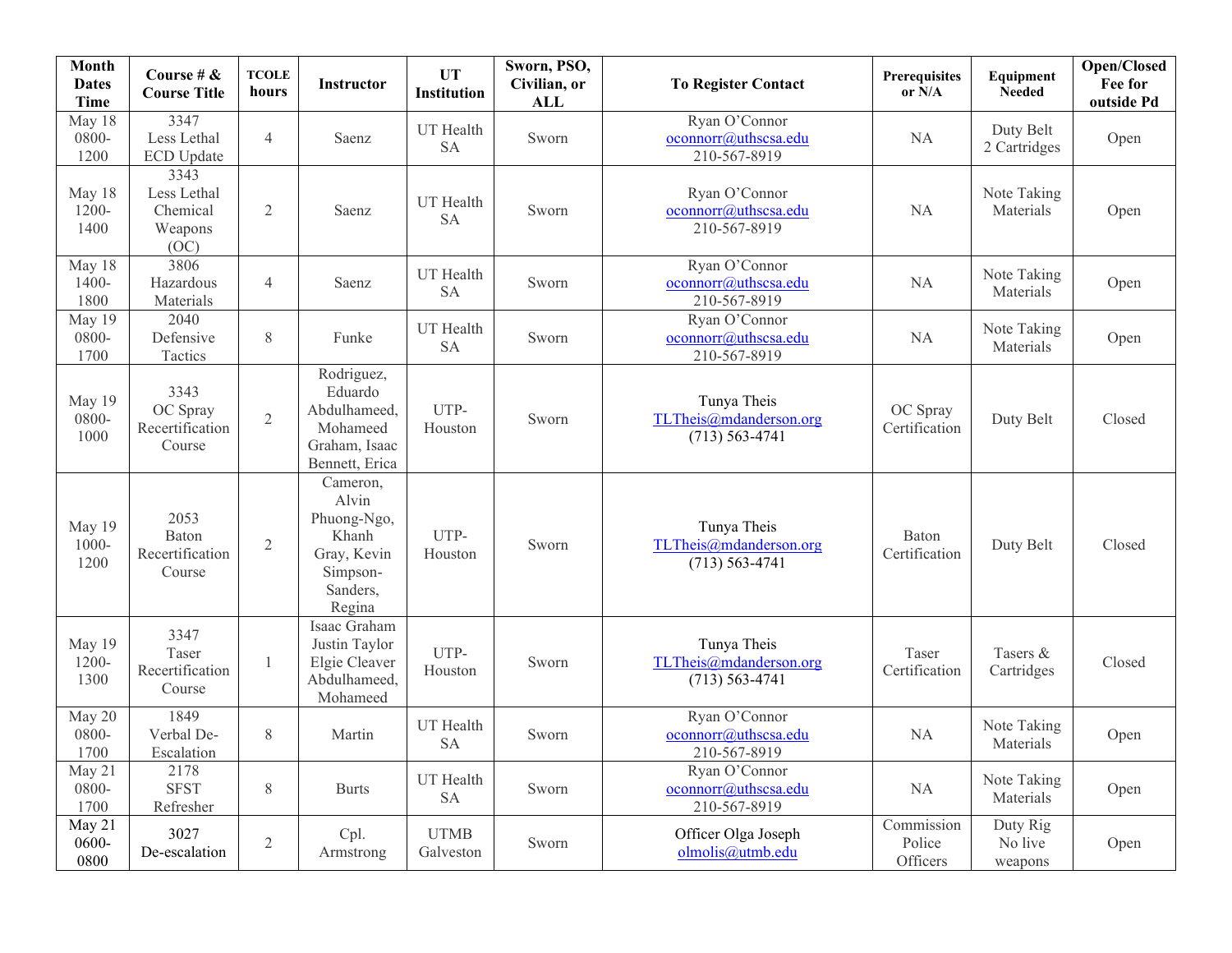| Month<br><b>Dates</b><br>Time | Course # &<br><b>Course Title</b>                            | <b>TCOLE</b><br>hours | <b>Instructor</b>                                                                          | <b>UT</b><br><b>Institution</b> | Sworn, PSO,<br>Civilian, or<br><b>ALL</b> | <b>To Register Contact</b>                                                   | <b>Prerequisites</b><br>or $N/A$   | Equipment<br><b>Needed</b>                              | Open/Closed<br>Fee for<br>outside Pd |
|-------------------------------|--------------------------------------------------------------|-----------------------|--------------------------------------------------------------------------------------------|---------------------------------|-------------------------------------------|------------------------------------------------------------------------------|------------------------------------|---------------------------------------------------------|--------------------------------------|
| May 21<br>0830-<br>1230       | 2055 Long<br>Guns<br>/Firearms                               | $\overline{4}$        | Lt. Layer<br>Sgt. Armstead<br>G.Gonzales<br>F.Diaz                                         | <b>UTMB</b><br>Galveston        | Sworn                                     | Officer Olga Joseph<br>olmolis@utmb.edu                                      | Commission<br>Police<br>Officers   | Duty Rig<br>No live<br>weapons                          | Closed                               |
| May 21<br>1400-<br>1800       | 2040<br>Defensive<br>Tactics                                 | $\overline{4}$        | Officer<br>Siverand                                                                        | <b>UTMB</b><br>Galveston        | Sworn                                     | Officer Olga Joseph<br>olmolis@utmb.edu                                      | Commission<br>Police<br>Officers   | Duty Rig<br>No live<br>weapons                          | Open                                 |
| May 24<br>0800-<br>1700       | 2095<br>Use of Force<br>Scenario<br>Training<br>(Render Aid) | 8                     | Funke<br>Gutierrez                                                                         | UT Health<br><b>SA</b>          | Sworn                                     | Ryan O'Connor<br>oconnorR@uthscsa.edu<br>210-567-8919                        | N/A                                | Full Uniform<br>Eyes and<br>Ears                        | No Fee<br>Closed                     |
| May<br>24-28<br>0700-<br>1600 | 3702 Field<br>Training<br>Officer                            | 24                    | Ofc. Morrison                                                                              | UT-Austin                       | Sworn                                     | Michael Murphy<br>mike.murphy@austin.utexas.edu<br>1-512-232-9634            | Commission<br>Police<br>Officers   | None                                                    | Closed                               |
| May 25<br>0800-<br>1000       | 3343<br>OC Spray<br>Recertification<br>Course                | $\overline{2}$        | Rodriguez,<br>Eduardo<br>Abdulhameed,<br>Mohameed<br>Graham, Isaac<br>Bennett, Erica       | UTP-<br>Houston                 | Sworn                                     | Tunya Theis<br>TLTheis@mdanderson.org<br>$(713) 563 - 4741$                  | OC Spray<br>Certification          | Duty Belt                                               | Closed                               |
| May25<br>$1000 -$<br>1200     | 2053<br>Baton<br>Recertification<br>Course                   | $\overline{2}$        | Cameron,<br>Alvin<br>Phuong-Ngo,<br>Khanh<br>Gray, Kevin<br>Simpson-<br>Sanders,<br>Regina | UTP-<br>Houston                 | Sworn                                     | Tunya Theis<br>TLTheis@mdanderson.org<br>$(713) 563 - 4741$                  | Baton<br>Certification             | Duty Belt                                               | Closed                               |
| May 25<br>$1200 -$<br>1300    | 3347<br>Taser<br>Recertification<br>Course                   | $\mathbf{1}$          | Isaac Graham<br>Justin Taylor<br>Elgie Cleaver<br>Abdulhameed,<br>Mohameed                 | UTP-<br>Houston                 | Sworn                                     | Tunya Theis<br>TLTheis@mdanderson.org<br>$(713) 563 - 4741$                  | Taser<br>Certification             | Tasers &<br>Cartridges                                  | Closed                               |
| May 26<br>0730-<br>1130       | 2053<br>ASP Baton re-<br>certification                       | $\overline{4}$        | M. Nowik<br>D. McCoy<br>T. McKinney                                                        | <b>UTSWMC</b>                   | Sworn                                     | Cpl. Timothy McKinney<br>Timothy.mckinney@utsouthwestern.edu<br>214-633-1606 | ASP Baton<br>end user<br>certified | Uniform,<br>duty belt w/<br>ASP baton &<br>baton holder | Open<br>No Fee                       |